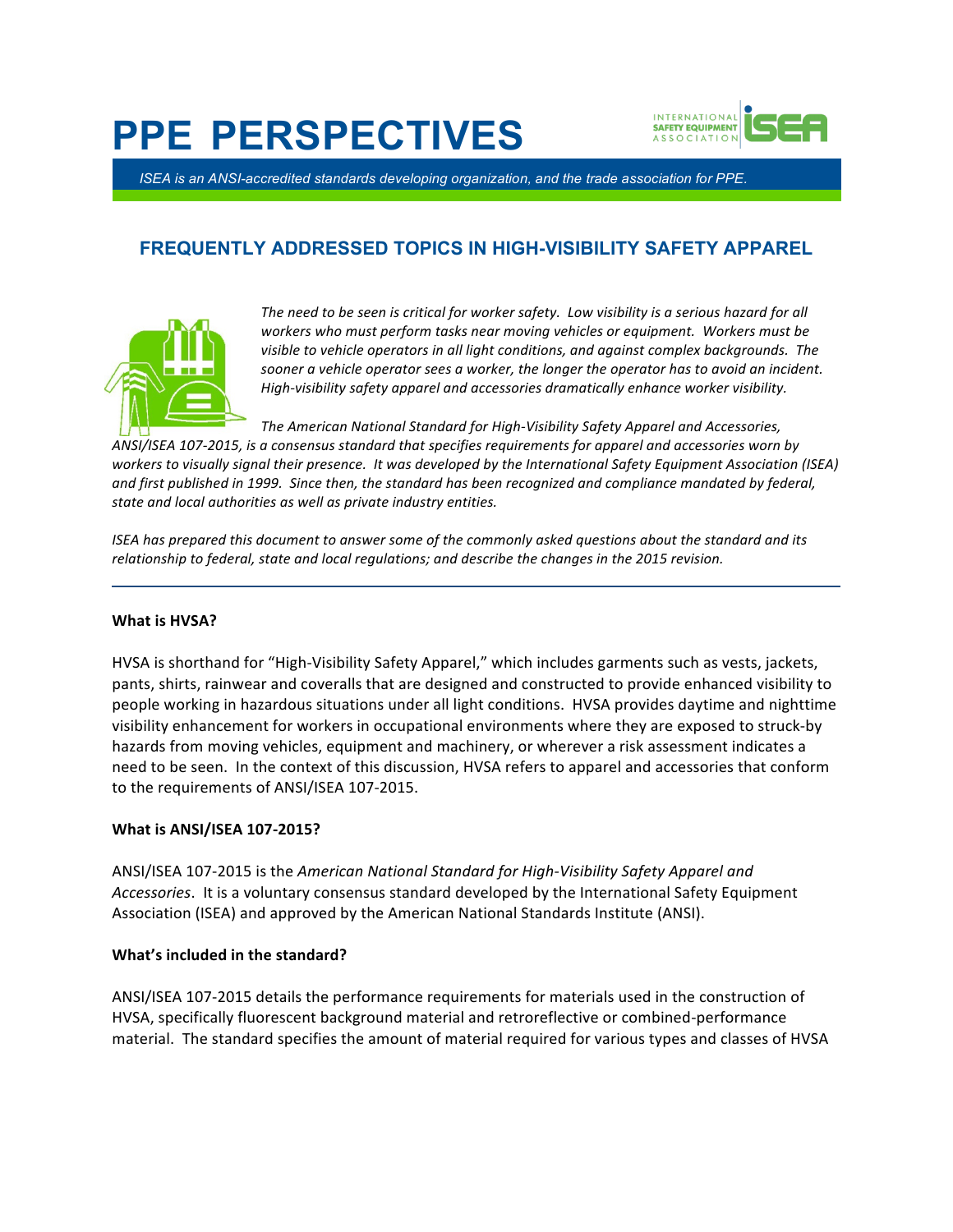and test procedures for determining performance of the material. The standard also includes requirements for garment configuration and construction, labeling and use instruction, along with suggested use scenarios and examples of garment design.

#### **What are fluorescent, retroreflective and combined-performance materials?**

Fluorescent materials are the fabrics used to make HVSA. These fabrics use special pigments to appear brighter than other colors, and enhance daytime visibility, especially in low light such as cloud cover, dusk, dawn, etc. ANSI/ISEA 107 specifies minimum performance characteristics for fluorescent yellowgreen, orange-red and red background materials.

Retroreflective materials are added to HVSA in specific patterns, to provide visibility in low light, especially at night. These materials are designed to return light in the direction of the light's source, so that they will appear bright to a driver or machine operator when illuminated by a vehicle's headlights or other source of light.

ANSI/ISEA 107 also allows the use of combined-performance material, which has both fluorescent and retroreflective properties.

#### **What's new in the 2015 edition of the standard?**

ANSI/ISEA 107-2015 consolidates the requirements of ANSI/ISEA 107-2010 *American National Standard* for High-Visibility Safety Apparel and Headwear and ANSI/ISEA 207-2011 American National Standard *for High-Visibility Public Safety Vests* into a single, comprehensive document for all occupational tasks. While the standard maintains the familiar Performance Classes 1, 2 and 3 from previous versions, the 2015 edition establishes three HVSA types based on the expected use environments and work activities being performed. Responding to user concerns, the 2015 standard makes allowance for garments sized to fit smaller workers, and adds specifications for accessories such as gloves and armbands.

# **What are the HVSA Types and Performance Classes?**

Like the previous editions of ANSI/ISEA 107, the standard classifies HVSA as Performance Class 1, 2 or 3, depending on the amount of visible background and retroreflective material. These Performance Classes give users a way to specify HVSA that is appropriate for the work environment and hazards:

- Performance Class 1 provides the minimum amount of required material to differentiate the wearer visually from non-complex work environments.
- Performance Class 2 includes additional amounts of high-visibility materials to allow design opportunities to define the human form more effectively.
- Performance Class 3 offers greater visibility to the wearer in both complex backgrounds and through a full range of body movements.

The 2015 edition also establishes three types of garments:

• Type O (off-road), for non-roadway use, where workers are not exposed to highway traffic or temporary traffic control zones. Type O HVSA is Performance Class 1.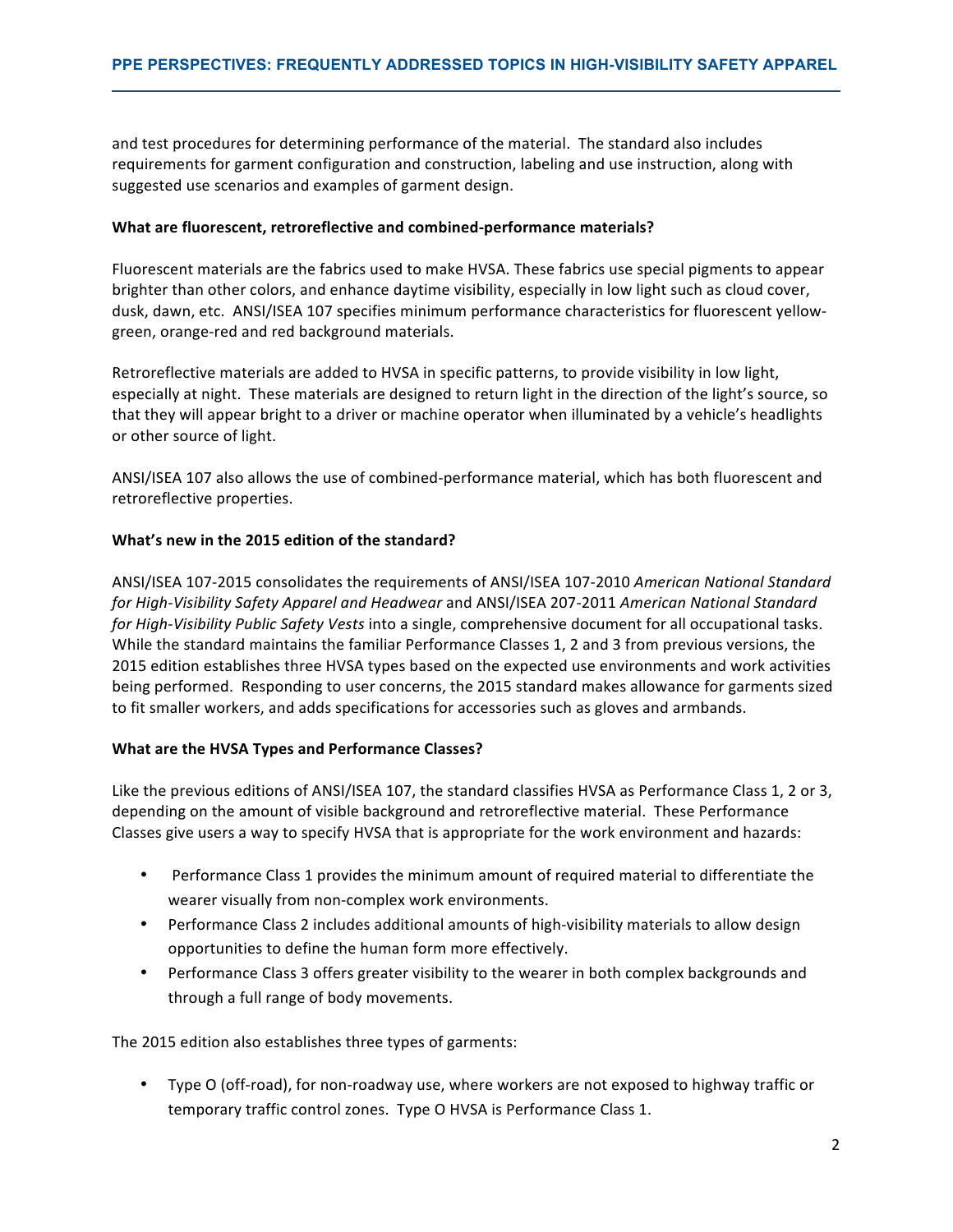- Type R (roadway), for use where workers are exposed to traffic from public access highway rights-of-way or roadway temporary traffic control zones. Type R HVSA may be Performance Class 2 or 3.
- Type P (public safety) for emergency and incident responders and law enforcement personnel who are exposed to struck-by hazards in roadway or off-road work environments. These garments provide additional options addressing competing hazards or the need for access to special equipment. Type P HVSA may be Performance Class 2 or 3.

# How does the 2015 standard accommodate smaller workers?

Recognizing that wearing oversized garments may compromise safety, the standard allows a reduced area of visible background material for the smallest size garment offered in Type R, Performance Class 2 or 3. For example, the smallest Performance Class 2 HVSA may use a minimum of 540 sq. in. of background material, while the requirement for all other sizes is 775 sq. in. Type P garments have a smaller minimum material requirement, but they are designed for use by public safety workers.

#### Are there design requirements for HVSA?

Yes. HVSA must be designed to provide 360-degree visibility for workers. While the standard allows some flexibility in design, there are minimum requirements for the dimension and placement of retroreflective or combined-performance material around the torso, in the shoulder area or around the sleeves or pant legs. The 2015 standard also mandates balance of design, so that the front and back of a garment each has no less than 40% of the minimum required area of visible background and retroreflective or combined-performance materials. The standard includes examples of a number of garment design options.

#### **Does HVSA have to match the designs shown in the standard?**

No. The designs shown in the standard are examples, but other configurations will meet the minimum performance requirements of the standard.

#### Can accessories and garments be combined to meet the Performance Class requirements?

Supplemental HVSA such as pants, overalls, shorts, rain pants and gaiters are classified as Performance Class E when they meet the minimum visible material requirements of the standard. Class E items cannot be worn alone to satisfy HVSA PPE requirements, but when worn with a Performance Class 2 or 3 garment, the ensemble classification is Performance Class 3. No other combination of HVSA changes a classification. A Type O Performance Class 1 harness worn over a shirt made of fluorescent material cannot be classified Performance Class 2. Similarly, optional accessories such as gloves, arm or leg bands or headwear that meet minimum visible material content specified in the standard cannot be counted in the minimum area of visible material of the HVSA.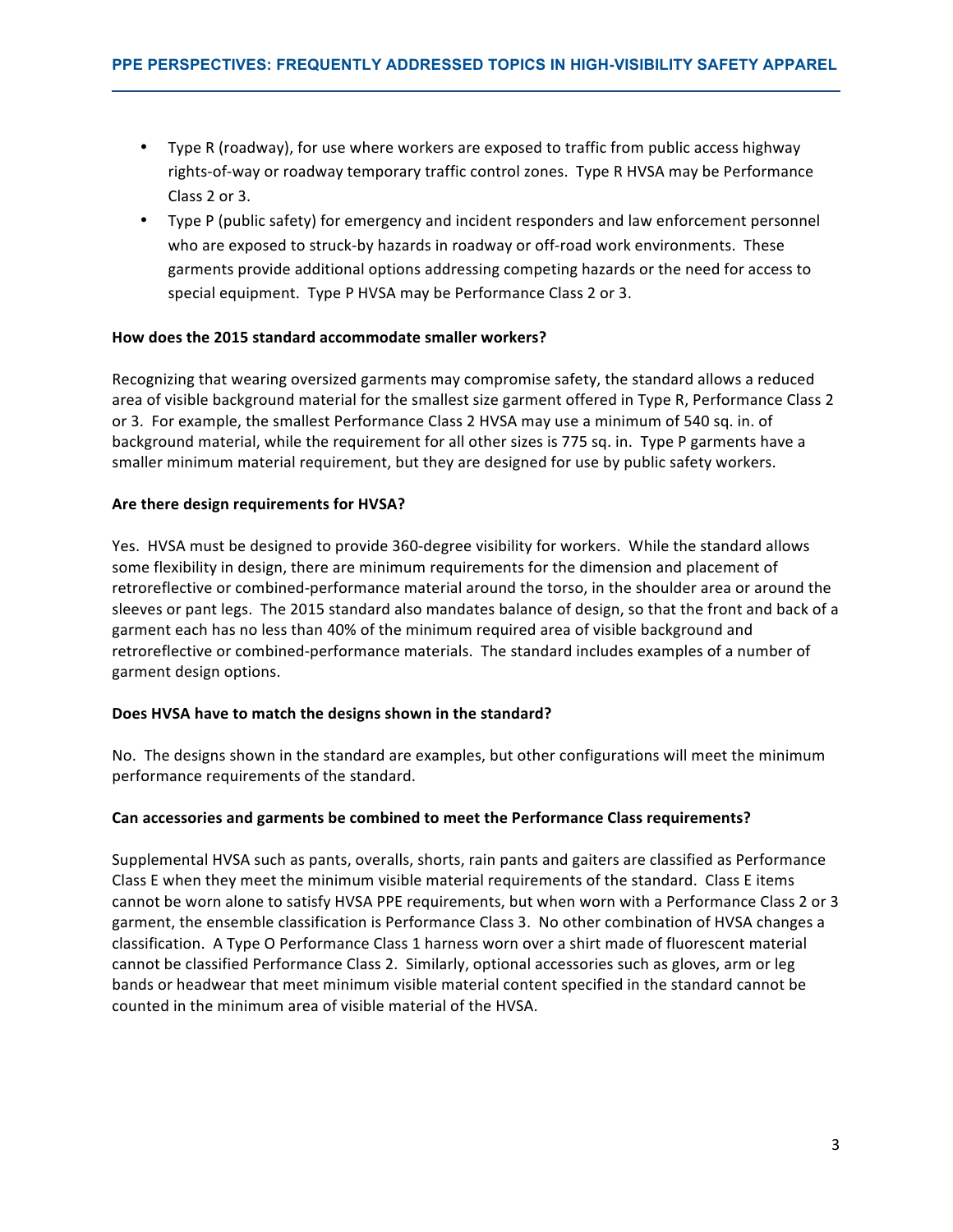#### Can a garment have a logo or identification panel?

Logos and title panels are frequently used to identify workers wearing HVSA. ANSI/ISEA 107-2015 allows the use of logos and panels, but has strict requirements for their placement so that worker identification can be accomplished without compromising the visibility requirements of the HVSA.

#### What makes ANSI/ISEA 107 HVSA flame resistant? How can I tell?

Manufacturers have the option to have HVSA evaluated for flame resistance and labeled accordingly. The standard cites four ASTM and two NFPA standards or test methods as suitable for verifying flame resistance. The ANSI/ISEA 107 label include a statement regarding the garment's flame resistance. Garments tested using NFPA 1977 or 2112 require a separate label indicating certification to the NFPA standard. Neither ASTM D6413 as a standalone test nor NFPA 701 are recognized by ANSI/ISEA 107 as flame resistance standards for HVSA.

#### **Is this standard the same as other industry standards for HVSA?**

When the ANSI/ISEA 107 standard was first developed in 1999, it incorporated many features of the European standard for high-visibility apparel (EN 471), recognizing the reasoning and science behind that standard's performance criteria. In turn, the ANSI/ISEA 107 was later used as a basis for the Canadian high-visibility apparel standard (CSA Z96). While these standards are similar in performance requirements and test methods, there are differences in detail. For this reason, ISEA cannot state that HVSA meeting the ANIS/ISEA 107-2015 standard conforms to any other high-visibility apparel standard.

#### Does ANSI/ISEA 107-2015 require that HVSA be third-party certified?

The standard requires that the applicable tests for background and retroreflective or combinedperformance material be conducted in a laboratory that is accredited to ISO 17025. Manufacturers verify that the garments satisfy all the requirements of the standard and complete a Declaration of Conformity. Neither third-party certification (by an ISO 17065 accredited body) nor independent laboratory testing is required in ANSI/ISEA 107-2015.

#### How can I tell if a garment meets the standard?

HVSA that conforms to the standard must have a label that shows the type and performance class, as well as other information about the garment. In addition, manufacturers are required to complete a Declaration of Conformity for each model of garment, showing that the materials have been tested in accordance with the standard, and that the design and construction meets the standard's requirements.

If you have questions about whether HVSA conforms to the standard, ask for the Declaration of Conformity. 

#### **What are the regulatory requirements for HVSA?**

The Federal Highway Administration, in the 2009 edition of the Manual on Uniform Traffic Control Devices (MUTCD), requires that all workers within the right-of-way who are exposed either to traffic or to work vehicles and construction equipment within a temporary traffic control zone must wear